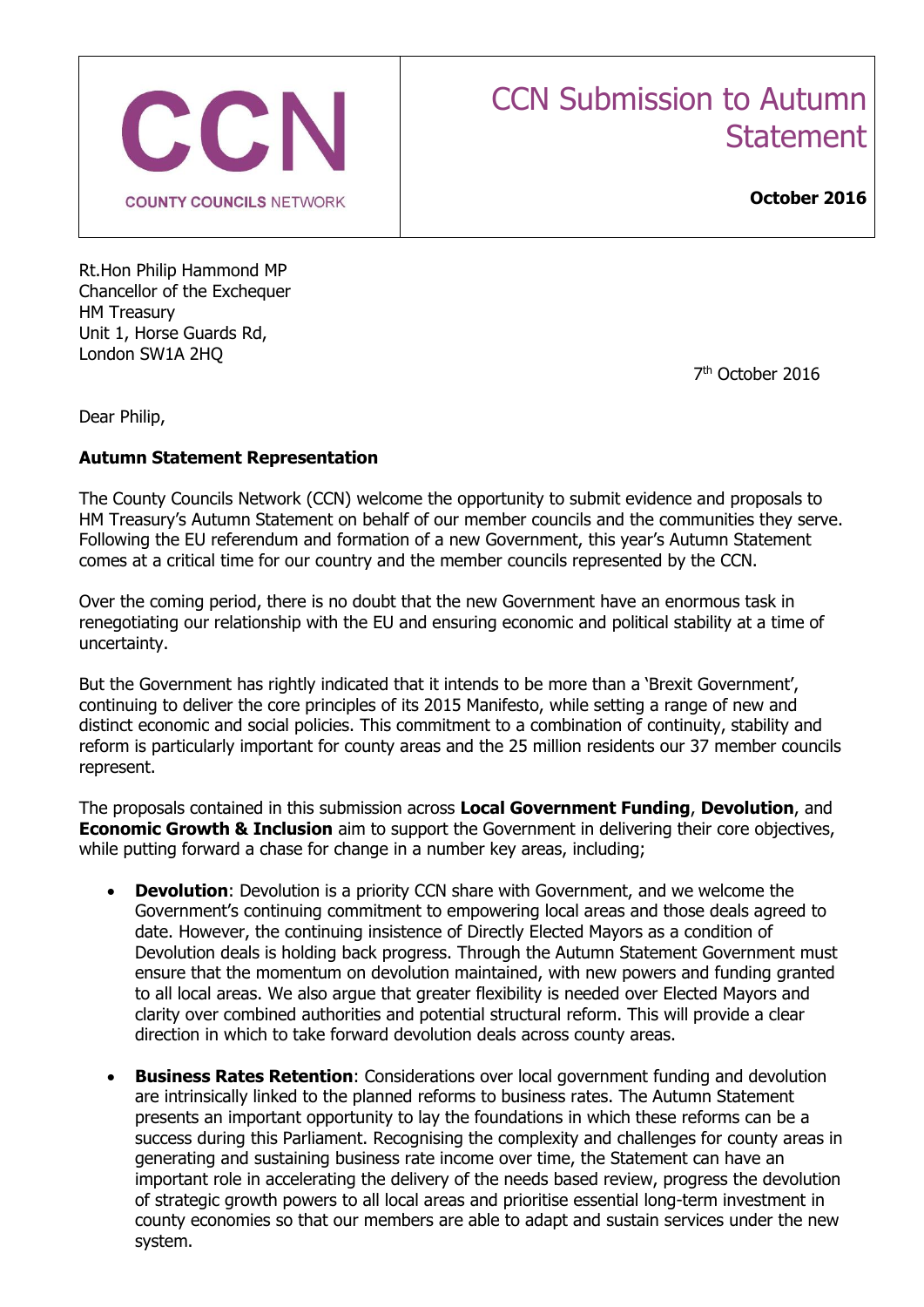- **Housing**: Delivering more homes is rightly at the forefront of this Government's agenda. Housing construction remains too low across all tenures. In county areas housing is the least affordable outside of London. Counties work well with their partners to maximise housing delivery; but we recognise the challenges and complexity in achieving a strategic approach to housing provision, particularly in two-tier areas, and the need to ensure communities see the benefits of new housing through appropriate infrastructure to ease the pressure on local services. In delivering a new approach, CCN would like to work with Government and our partners to empower counties to lead on strategic planning and infrastructure on a countywide basis. This would increase the strategic footprint of local plans and align incentives and funding for essential infrastructure to maximise support within local communities for new housing developments.
- **Economic Growth**: While county economies and businesses contribute the most to nation's prosperity, the challenges holding back our economies such as low productivity, infrastructure gaps and underinvestment in transport links are not fully recognised. We strongly welcome the Government's intention to lead a renewed and broadened Industrial Strategy and regional investment programme, one focused on boosting growth, productivity and skills outside of City Regions and across rural and urban areas. This Autumn Statement could truly rebalance and prioritise investment towards county economies.

The Autumn Statement presents the opportunity for the Treasury to set out a new direction in a number of policy areas, building on the recent announcements made at the Conservative Party Conference.

By considering the evidence and proposals contained within our submission, Government can support our members' councils to do more for their communities; delivering devolution, fair and sustainable funding, economic inclusion and better access to local services.

We look forward to working with the Government in delivering their programme.

Yours sincerely

Plingle Dat Barrow R. L. Henley

Cllr Paul Carter Cllr Philip Atkins Cllr David Borrow Cllr Ross Henley

Chairman Vice Chairman Vice Chairman Vice Chairman

CC: Rt. Hon. Sajid Javid, Secretary of State for Communities & Local Government.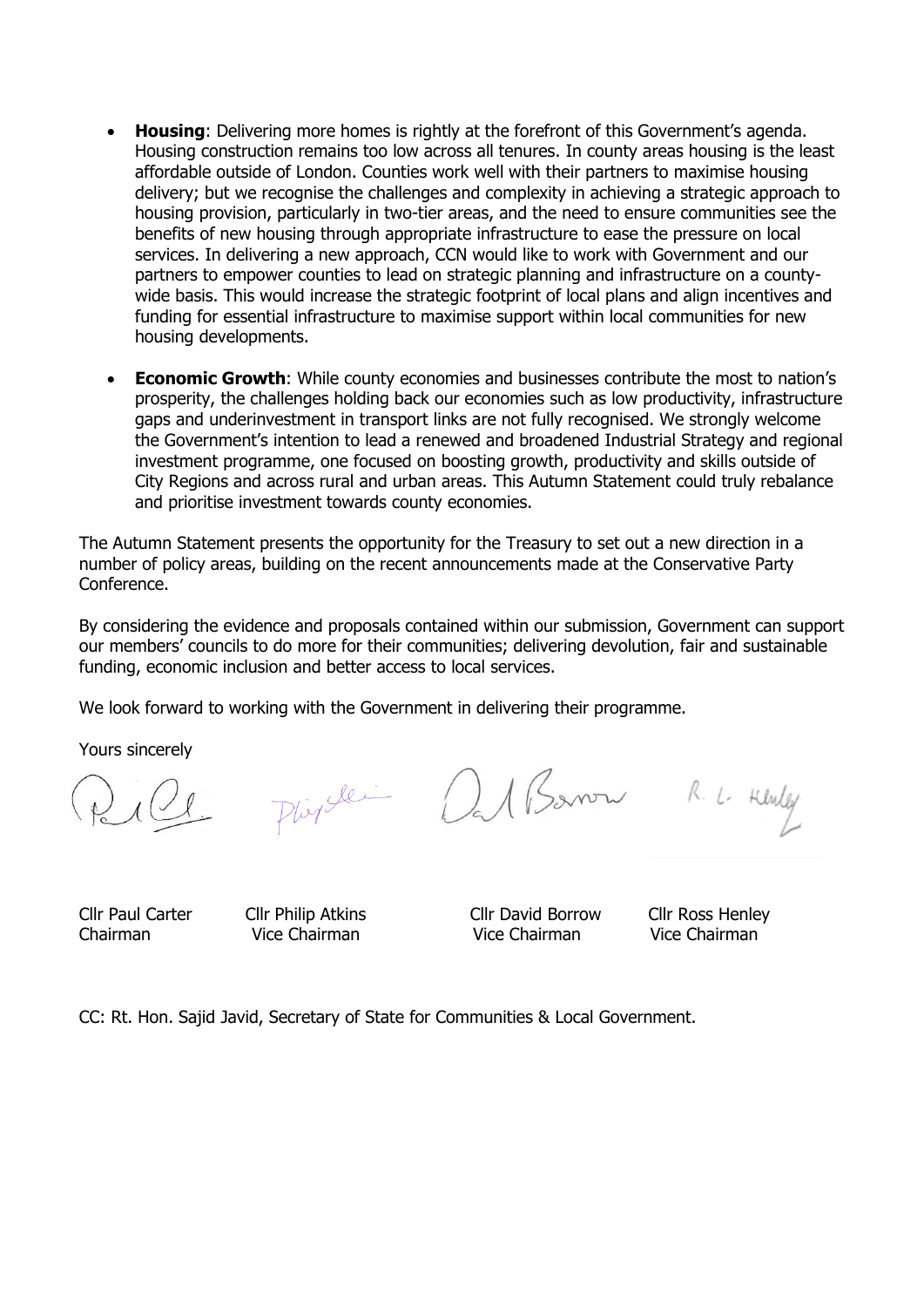# **Introduction**

- 1. The County Councils Network (CCN) represents 37 English councils that serve counties. CCN membership includes both upper tier county councils and county unitary authorities and is a distinct voice within the local government sector. The counties of the CCN cover 86% of England's landmass, over 44 thousand square miles. CCN is a special interest group of the Local Government Association (LGA).
- 2. CCN is a national advocacy and policy development organisation. We develop policy, share best practice and make representations to central government and the LGA on behalf of this significant proportion of the country. CCN is a member-led organisation which works on an inclusive and all party basis. You can find out more about the CCN by visiting our website [www.countycouncilsnetwork.org.uk/about.](http://www.countycouncilsnetwork.org.uk/about)
- 3. The CCN welcomes the opportunity to submit evidence and proposals to HM Treasury's Autumn Statement on behalf of our member councils and the communities they serve. In line with the objectives of Government and the announcements since the new Administration took office, our evidence and proposals are built around the following thematic themes;
	- **Local Government Funding**
	- **Devolution**
	- **Economic Growth & Inclusion**
- 4. The following sections outline our key policy suggestions and evidence across these thematic areas. The evidence provided within this submission builds on a number of recent submissions to Government and independent research undertaken for CCN. In particular, we would like to draw your attention to the following
	- [CCN Submission: 100% Business Rates Retention](http://www.countycouncilsnetwork.org.uk/library/july-2013/file129/) & [Supporting Evidence-Base](http://www.countycouncilsnetwork.org.uk/library/july-2013/file130/)<sup>1</sup>
	- [Pixel Financial Management, Independent Analysis of Full Business Rate Retention in](http://www.countycouncilsnetwork.org.uk/news/2016/aug/new-report-indepenent-report-business-rates-retention-county-areas/)  [County Areas, August 2016](http://www.countycouncilsnetwork.org.uk/news/2016/aug/new-report-indepenent-report-business-rates-retention-county-areas/) <sup>2</sup>
	- [CCN Submission: CLG Select Committee Inquiry: Local Authority Adult Social Care](http://www.countycouncilsnetwork.org.uk/library/july-2013/file128/)<sup>3</sup>
	- [Institute for Public Policy Research \(IPPR\).](http://www.ippr.org/publications/empowering-counties-unlocking-county-devolution-deals) Empowering Counties: Unlocking [Devolution Deals](http://www.ippr.org/publications/empowering-counties-unlocking-county-devolution-deals)<sup>4</sup>
	- [CCN & LG Futures: Health & Social Care in Counties: Funding, Demand](http://www.countycouncilsnetwork.org.uk/news/2016/jan/health-amp-social-care-counties-funding-demand-amp-cost-pressures/) & Cost [Pressures](http://www.countycouncilsnetwork.org.uk/news/2016/jan/health-amp-social-care-counties-funding-demand-amp-cost-pressures/)<sup>5</sup>
- 5. In representing the interests of counties,<sup>6</sup> we do not attempt to duplicate or reproduce much of the comprehensive analysis provided by the LGA. CCN agree with, and support, the vast majority of the technical analysis and proposals of the LGA, and where we do not, this is specifically highlighted.
- 6. In particular, when considering the policy and regulatory implications of Brexit on CCN member councils, we continue to actively support the work being undertaken by the LGA in collaboration with the Department for Communities & Local Government (DCLG).

[www.countycouncilsnetwork.org.uk/library/](http://www.countycouncilsnetwork.org.uk/library/)

<sup>&</sup>lt;sup>2</sup> [www.countycouncilsnetwork.org.uk/news/2016/aug/new-report-indepenent-report-business-rates-retention-county-areas/](http://www.countycouncilsnetwork.org.uk/news/2016/aug/new-report-indepenent-report-business-rates-retention-county-areas/)

<sup>3</sup> [www.countycouncilsnetwork.org.uk/library/july-2013/file128/](http://www.countycouncilsnetwork.org.uk/library/july-2013/file128/)

<sup>4</sup> [www.ippr.org/publications/empowering-counties-unlocking-county-devolution-deals](http://www.ippr.org/publications/empowering-counties-unlocking-county-devolution-deals)

<sup>5</sup> [www.countycouncilsnetwork.org.uk/news/2016/jan/health-amp-social-care-counties-funding-demand-amp-cost-pressures/](http://www.countycouncilsnetwork.org.uk/news/2016/jan/health-amp-social-care-counties-funding-demand-amp-cost-pressures/)

<sup>6</sup> For the purposes of this submission the term 'counties' is used to refer to the 37 county and county unitary authorities of the CCN membership.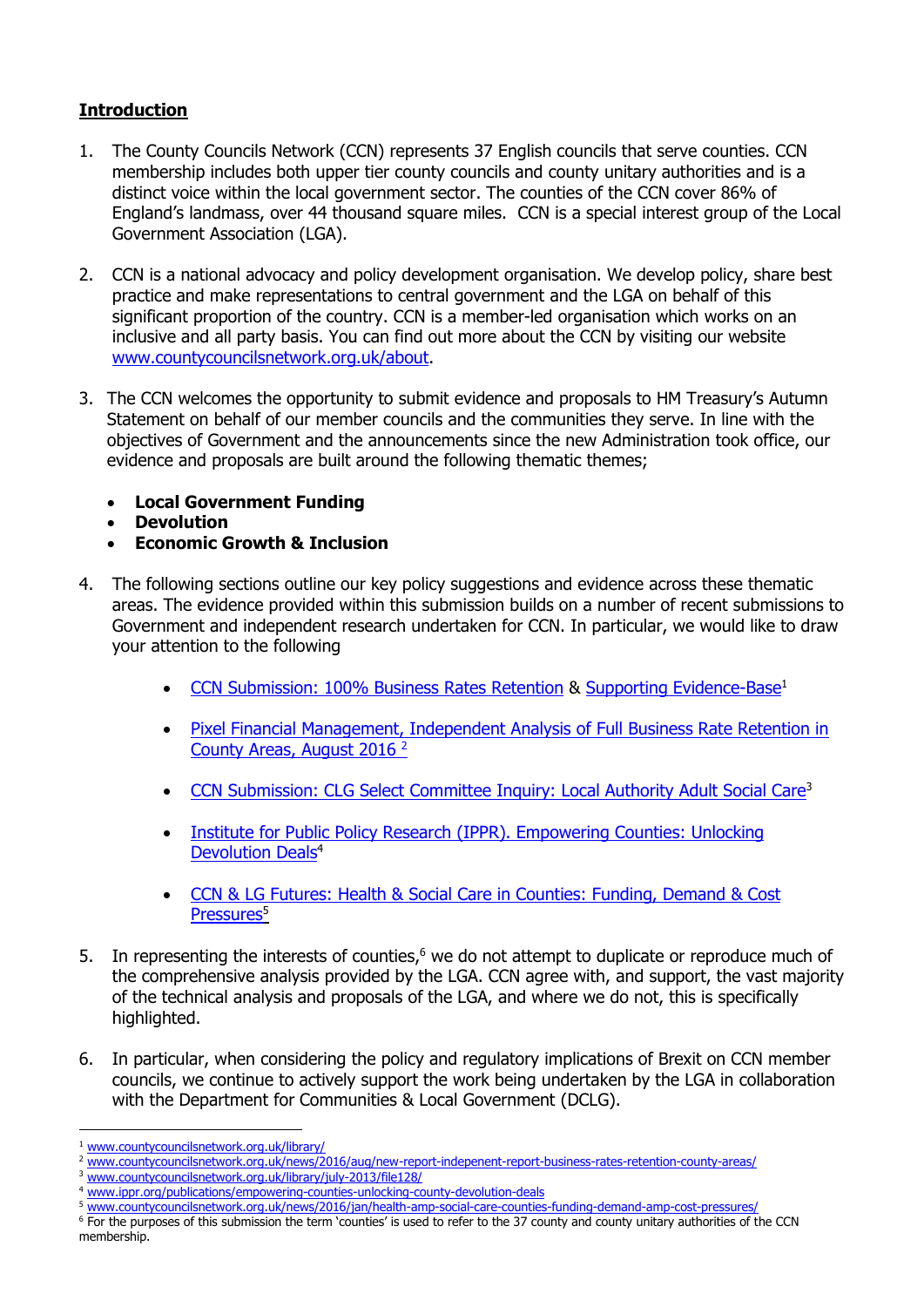# **Local Government Funding**

# **Background**

## Core Funding

- 7. Counties have played their part in helping to manage the national deficit. Our members have undertaken substantial budget reductions, efficiency savings and service reform since 2010. We will continue to undertake far reaching transformation during the coming period. However, the proportion of savings and the expectations of taxpayers in counties is becoming increasingly imbalanced and unsustainable, particularly given the fast growing demand-led pressures in these areas.
- 8. While 'core spending power' will increase over the period, this masks the fact that over the reminder of the Parliament county council and county unitary authorities will witness the most rapid reductions in central government grants (89%), receive significantly less funding from initiatives such as the Better Care Fund (BCF) and face some of the most acute demand-led pressures, particularly in adult social care.
- 9. There are many other services being provided by our members which are coming under increasing strain. For example, there is an estimated £200m unfunded pressure within the mandatory Concessionary Fares scheme,<sup>7</sup> believed to fall disproportionately on county authorities due to the demographic make-up of our population. This is compounded by higher public sector costs of concessionary bus service in counties.<sup>8</sup>
- 10. There is growing evidence of the funding pressures facing county authorities. A recent report for Lancashire County Council by PWC outlined that by 2020/21, the authority would have used all of its reserves and have a predicted deficit of almost  $£400m$  by  $2021<sup>9</sup>$  At the time of writing Somerset County Council are also facing a difficult in-year financial position, with a net projected overspend of £22m for 2016/17.<sup>10</sup>
- 11. County and rural authorities continue to be historically underfunded compared to the level of need in their areas, with council taxpayers in counties shouldering a disproportionate tax burden compared to other parts of the country. Assumptions by government that county areas should raise a larger proportion of their funding from council tax to meet greater care pressures has meant higher bills for the same level of service. On average county residents now pay £455 per head – this is 8% higher than the average for London, 9% higher than the national average and 35% higher than those residents in metropolitan districts.<sup>11</sup>

# Adult Social Care

12. There is a strong consensus across local government and within the CCN membership that sustainable funding for the life critical services of adult and children's social care is a priority. This will be fundamental to ensuring councils can fulfil their statutory duties, can help avoid further pressures on the NHS, and ensuring councils have some capacity to invest in services that protect the most vulnerable in our society.

<sup>-</sup><sup>7</sup> Urban Transport Group, Making the connections: The cross-sector benefits of supporting bus services, July 2014

<sup>8</sup> DfT, Local Bus Subsidy per Passenger Journey, 2004/05 – 2014/15

<sup>&</sup>lt;sup>9</sup> Statutory Services [Budget Review, PWC, September 2016](http://council.lancashire.gov.uk/documents/s96917/Appendix%20A%20SSBR%20Interim%20Report%20FINAL.pdf)

<sup>&</sup>lt;sup>10</sup> [2016/17 Quarter 1 Revenue Budget Monitoring Report, Somerset County Council, 26](http://www1.somerset.gov.uk/council/board3d/web%20upload%20260916/2016%20September%2026%20Item%2010%20Paper%20F%20Revenue%20Budget%20Monitoring%20Q1%202016%2017.pdf)<sup>th</sup> September 2016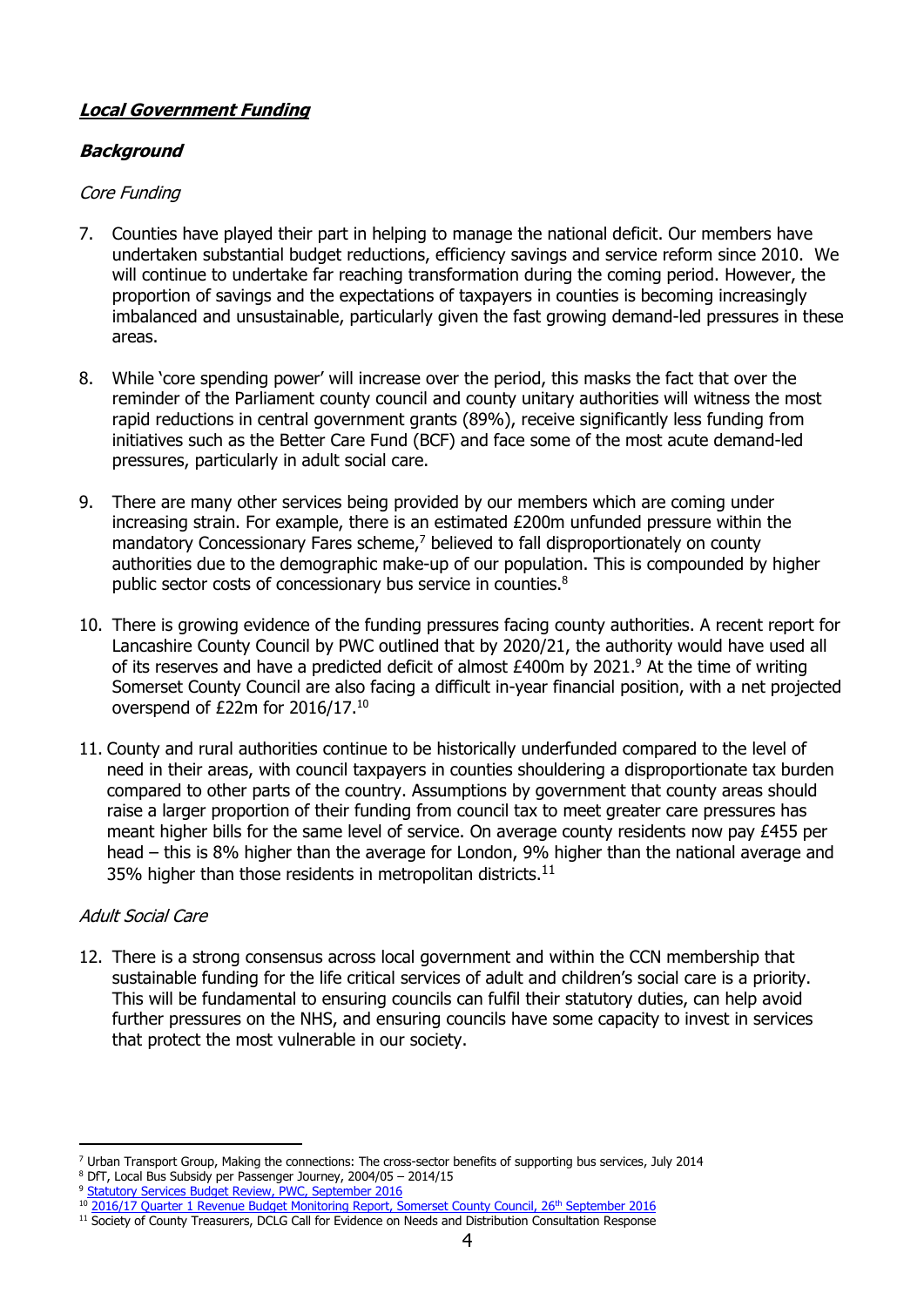- 13. Despite having the largest and fastest growing older populations and the largest increase in contacts for social care services, <sup>12</sup> CCN members receive the lowest levels of government funding per head for adult social care. Additionally, CCN members have seen the steepest levels of reduction in government funding over recent years.
- 14. In 2013/14 CCN members received approximately £279 central government funding per head for social care, while London received £717 and metropolitan boroughs received £590 p. Equally, CCN members have seen the highest reduction in estimated cash funding from 2013/14 – 2015/16, at approximately 20.1%, which is higher than the national average. Between 2013/14 and 2015/16, on average CCN member councils also witnessed the largest reductions in estimated notional funding (-22.9%) compared to other local authority types.<sup>13</sup>
- 15. Independent research by LG Futures, on behalf of CCN, showed that the decision to freeze the Social Care Relative Needs Formula (SCRNF) in 2013/14 has led to counties not receiving an annual uplift in their share of national funding based on demographic growth. As a result, per capita funding levels for counties will continue to fall relative to other local authority types. This has led to CCN member councils being underfunded for the services they provide. This inequity will be further embedded due to the use of the SCRNF as part of the distributional formula for the improved Better Care Fund.
- 16. Following the 2015 Spending Review, CCN member councils welcomed the social care precept and improved BCF to provide 'greater protection' to social care authorities going forward and the recognition of the pressures facing upper-tier councils. However, these new funding streams, coupled with changes to the way Revenue Support Grant (RSG) was distributed as part of the Local Government Finance Settlement (LGFS), have afforded CCN members less protection as social care authorities compared to other parts of the sector, and we believe that there are still unfunded and underfunded pressures facing social care services, such as Deprivation of Liberty Safeguards.
- 17. Taken as a whole, the funding provided to non-CCN authority areas through the precept and improved BCF per head of population aged 65+ will be significantly higher over the course of this Parliament. This disparity peaks in 2018/19, when London receives 170% more funding per head of population more than CCN councils, this disparity should be considered in the context of the most acute demand-led social care pressures facing county areas (see LG Futures Research).<sup>14</sup>
- 18. Nationally, evidence shows that much of the additional funding through the precept has been absorbed in 2016/17 by the introduction of the National Living Wage (NLW). The recent Association of Directors of Adult Social Services (ADASS) survey found that for 2016/17 the social care precept will raise less than two-thirds of the calculated costs of the NLW, which is expected to costcouncils £520m, significantly more than the  $£380m$  raised through the precept.<sup>15</sup>
- 19. The scale of the challenge facing counties is further highlighted by the results of the CCN survey of county Directors of Adult Social Care.<sup>16</sup> Nearly all of the respondents (88%) stated that the financial pressures facing their departments was either 'critical' or 'severe'.
- 20. Insufficient funding is having a detrimental impact on levels of service provision in county areas. Nowhere is the impact starker than the rising number of delayed days attributable to adult social care. County areas have seen the number of delayed days during the month rise by 130% from

<sup>-</sup> $12$  In the five-year period to 2013/14, the number of contacts in CCN authorities increased by 8.5%. This is in comparison to overall reductions in contacts in other types of authority.

<sup>&</sup>lt;sup>13</sup> Social Care and Health: Funding and Cost [Pressure Analysis, LG Futures, January 2016](http://www.countycouncilsnetwork.org.uk/assets/legacy/getasset?id=fAAzADQANgB8AHwAVAByAHUAZQB8AHwAMAB8AA2)

<sup>14</sup> [Social Care and Health: Funding and Cost Pressure Analysis, LG Futures, January 2016](http://www.countycouncilsnetwork.org.uk/assets/legacy/getasset?id=fAAzADQANgB8AHwAVAByAHUAZQB8AHwAMAB8AA2)

<sup>&</sup>lt;sup>15</sup> [Association of Directors of Adult Social Services Budget Survey, July 2016](https://www.adass.org.uk/media/5379/adass-budget-survey-report-2016.pdf)

<sup>&</sup>lt;sup>16</sup> Due for publication in November 2016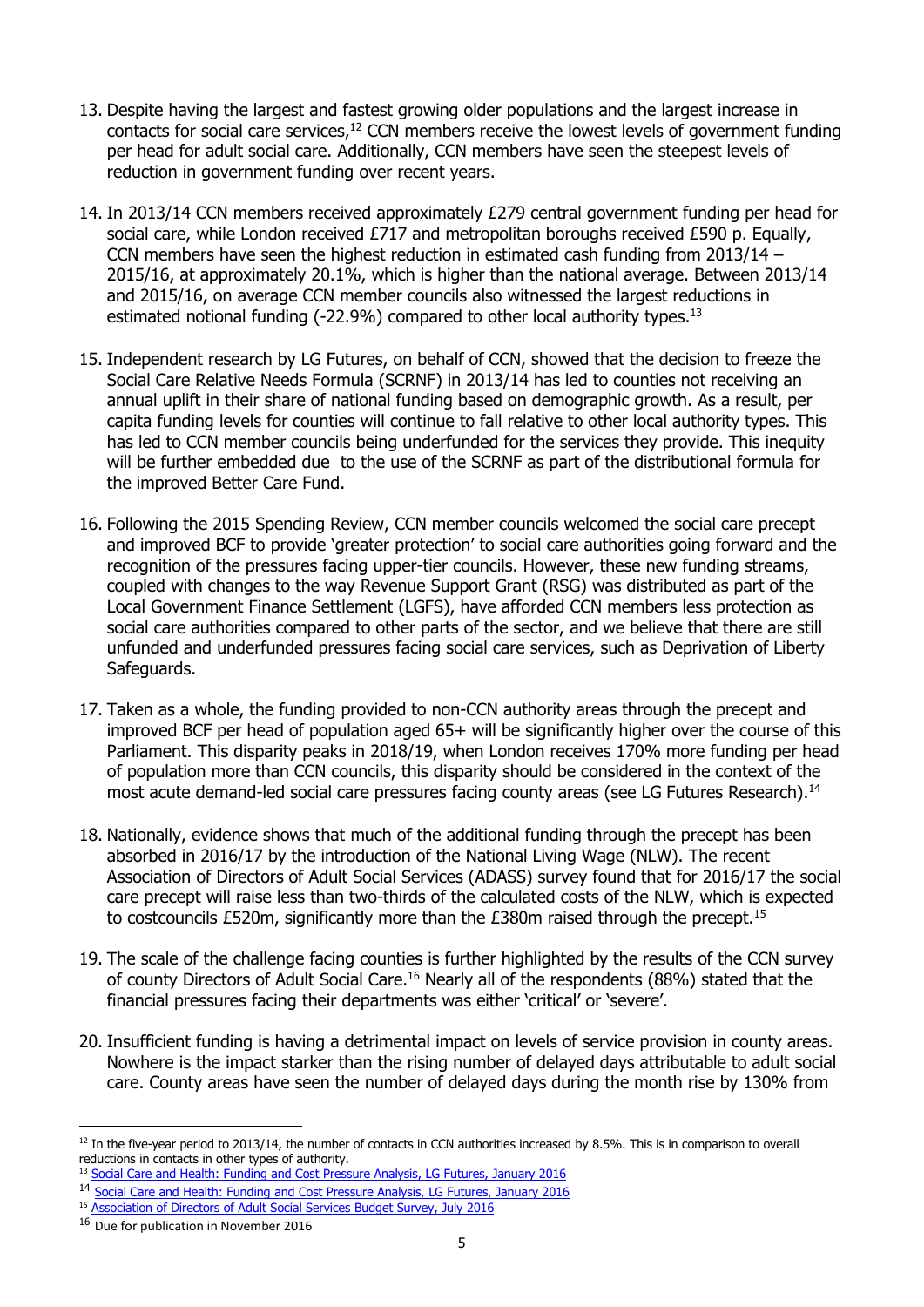April 2014-July 2016, higher than Metropolitan Boroughs (65%), non-CCN Unitaries and London (121%).

21. These delays will have a direct impact on the ability of the NHS to deliver the efficiencies set out in the NHS Five Year Forward View, with every excess bed day in hospital costing the NHS on average £303.<sup>17</sup> Most importantly, such delays can have a detrimental impact on the health and wellbeing of those people waiting to be transferred to an appropriate care setting.

#### Business Rates Retention

- 22. Looking forward to business rates retention and the welcome needs-based review of funding, there are opportunities to reform the way councils are funded and incentivised. However, these reforms are complex and must be balanced with the risks that unless carefully considered could embed unfairness and create a system that neither incentivises growth nor provides sustainable funding for frontline services.
- 23. Research undertaken on behalf of CCN by Pixel Financial Management<sup>18</sup> has shown that there is not necessarily a strong correlation between business rate growth and broader economic growth. The research has also shown that business rate value, growth and income varies widely across the country and between councils – with many seeing a decline in the overall value of their business rates over time.
- 24. Our analysis has also shown that county areas have the lowest business rates value per head in the country. This is only a small proportion below most other areas, but there is a stark comparison with inner London – the average rateable value per head in CCN areas is  $£852$ compared to £3,742 per head in inner London boroughs. This substantially higher value base for inner London will mean that percentage increases in growth and corresponding local retention of growth under the new system will represent much more income per capita in these boroughs than for other areas.
- 25. The very high value of business rates and underlying growth in inner London compared to the rest of the country, and counties in particular, will need to be carefully managed to create a system which rewards growth, meets needs in all parts of the country and is sustainable over time.
- 26. Compounding low value per head, county areas struggle to convert business rates into income for their councils. The percentage of conversion from net rates payable to gross rates payable is 86% on average in CCN member areas, compared to 92% in inner London and 89% in outer London boroughs. This problem seems to be getting disproportionately worse for counties over time. Since 2010/11 – 2015/16 CCN members have seen over 6.5% reduction in their net rates payable (income to the council). Other authorities have also suffered from this, but to a smaller degree, with inner London reducing by only 3%.
- 27. The primary reason for county areas struggling to convert value and growth into income is the high levels of relief in these places. CCN welcome the support for county economies provided by small business rates reliefs, however the way these mandatory reliefs are applied leads to county authorities losing substantial income. CCN wish to work with Government to reform the way reliefs are applied, to ensure that the full costs to the local are of these central policies are accounted for.
- 28. Independent research for CCN questions whether growth in business rates and council tax income will match the growth in demand-led services such as social care over time. The research

<sup>17</sup> [Reference Costs, Department of Health, November 2015](https://www.gov.uk/government/uploads/system/uploads/attachment_data/file/477919/2014-15_Reference_costs_publication.pdf)

<sup>18</sup> [Pixel Financial Management, Independent Analysis of Full Business Rate Retention in County Areas, August 2016](http://www.countycouncilsnetwork.org.uk/news/2016/aug/new-report-indepenent-report-business-rates-retention-county-areas/)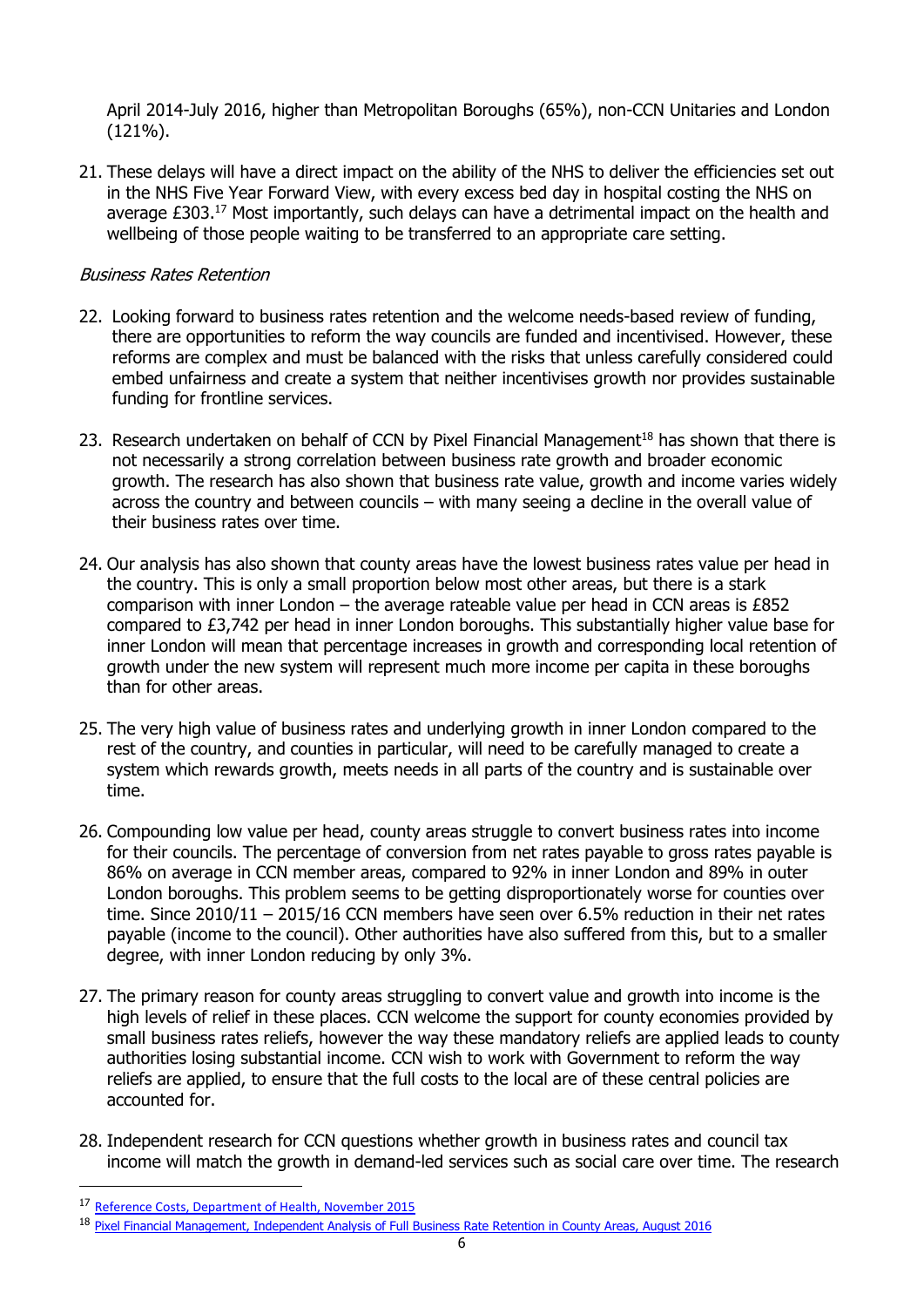showed that the average increase in spending on adult social care for CCN authorities is likely to be somewhere between 4% and 5% per year (2.0% growth in demand and 2%-3% increase in unit costs). For all but three CCN authorities (based on past performance), the growth in business rates income will be less than the growth in adult social care pressures. Pixel concluded that there is a significant mismatch between the growth in a demand-led service such as social care and the growth in business rates and other sources of income available to local authorities.

## **Key Considerations for the Autumn Statement**

- 29. On entering Office, Government indicated they are willing to consider revising macro-economic policies due to the impact of the EU Referendum to ensure economic stability. This could potentially see a revision in the Government's fiscal outlook, a resetting of deficit reduction targets and measures to business and private enterprise. The Chancellor recently confirmed this direction in policy at the Conservative Party Conference. CCN support these measures as a means of stabilising the economy during an uncertain period and supporting the continuing provision of frontline services.
- 30. At the same time, it has become clear during the summer period that Government will continue reform the way councils are funded through 100% business rates retention (BRR). As part of the national implementation programme lead by DCLG and LGA, CCN continues to support reforms that will make local authorities more self-reliant by 2020.

## **Recommendations**

31. In setting out the Autumn Statement and continuing to ensure that counties are able to deliver efficient and effective services to local residents, CCN believe that the Government should consider the following proposals;

## Protect & prioritise front line services

- In setting out a revised fiscal outlook and deficit reduction schedule, and in light of the proposed four-year settlement, Government should provide clarity and reassurance to local authorities that they will not be subject to further funding reductions during this Parliament, including as part of the £3.5bn 'unspecified' reductions outlined in March 2016.
- CCN welcomed the introduction of the improved BCF. However, with the funding not reaching its full potential of £1.5bn until 2019/20, coupled with the revised formulae, three counties receive no additional BCF funding until 2019/20. With the LGA, we strongly support measures by the Government to bring forward BCF investment, frontloading at least £700m for 2017/18.
- Even if BCF investment was bought forward as part of the Autumn Statement, this would only ease and mitigate the worst of the immediate financial pressures facing adult social care services and the instability in local care markets. If there is scope for the loosening of deficit reduction targets over the coming period, Government should ensure that any additional funding for public services is targeted at protecting demand-led frontline services and those that have a significant impact on wider public sector efficiency. We believe that there is growing evidence that underfunded and unfunded pressures for adult social care services in county areas must be fully funded as a matter of urgency to stabilise local services and care markets and help local authorities reduce demand on the NHS.

Business rates reform & needs-based funding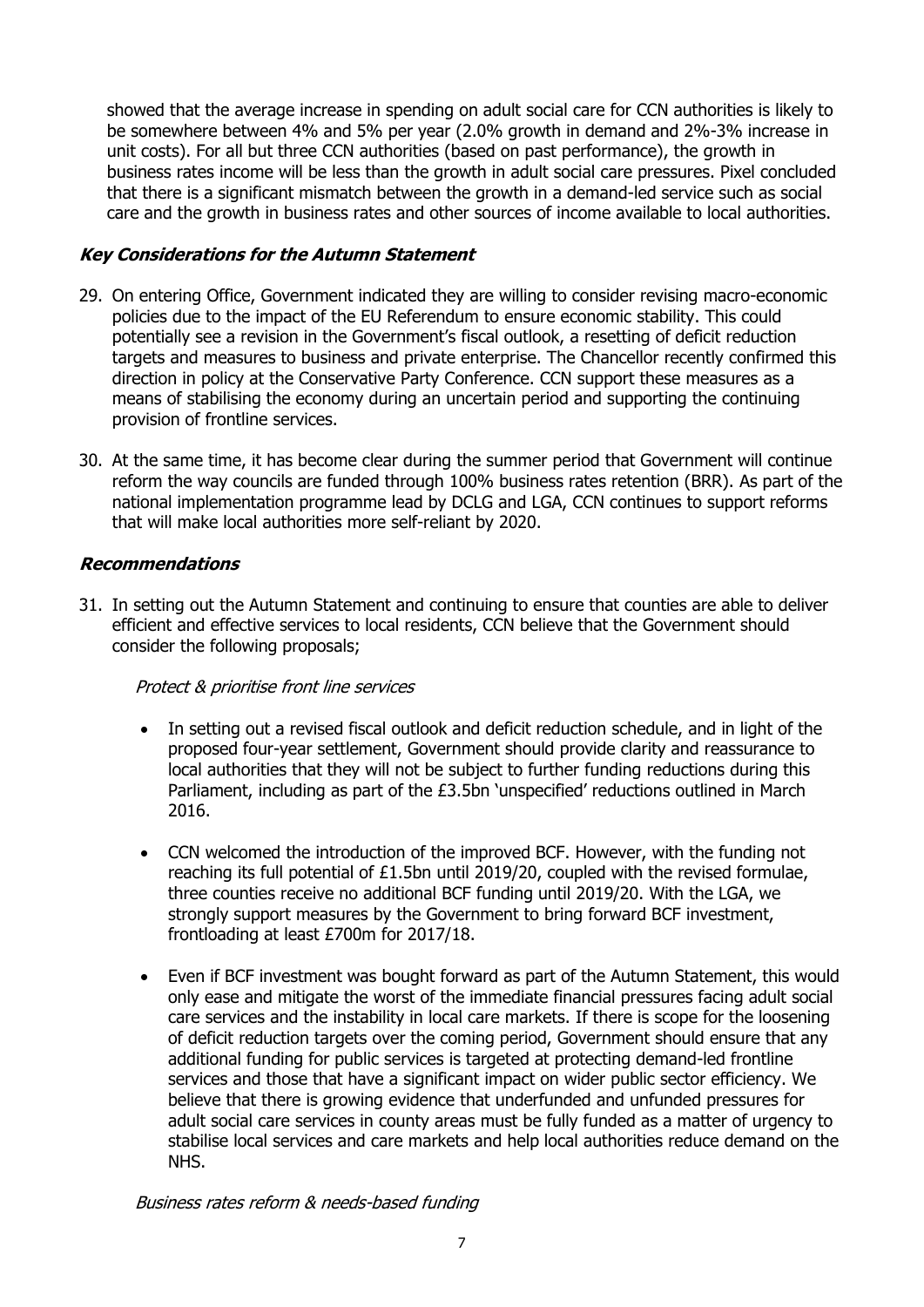- While design and implementation of the new business rates system will run over the next couple of years, we believe there are important decisions to be made during the coming months which will impact on the long-term success of the system. Such decisions will impact on the sustainability of local government and vital services, the support available to small businesses in uncertain times and the power of local areas to drive growth and increased productivity.
- CCN believe that the additional 'quantum' available to local government through the move to 100% retention must be reappraised in line with new economic forecasts in the Autumn Statement. Overestimating growth in business rates could undermine long-term sustainability of the system. We also ask that Government make available the methodology they are using to measure the quantum, in the interests of truly cooperative co-design of the new system.
- As set out in the section above, social care is becoming increasingly underfunded. Growing pressures, due to an ageing population, are increasingly falling on county authorities. Without proportionate, sustainable funding authorities will struggle to meet their statutory duties, protect the most vulnerable and support the NHS. CCN support the local government consensus that the first call on the quantum must be for unfunded and underfunded local government responsibilities.
- CCN called for the needs-based review of funding, following systemic underfunding of county services, and increasing inequality in council tax burdens across the country. An understanding of how we will define needs and baseline funding will be fundamental to the design of the business rates legislation due to be tabled in early 2017. CCN strongly urge government to ensure that while retaining rigour, the needs review is accelerated to keep pace with design of the business rates system.
- To ensure that all areas can contribute to sustainable growth and increase productivity CCN suggest that after underfunded pressures the quantum should be used to devolve strategic growth functions to all areas. There is a strong consensus for this across local government, as this would provide a healthy portfolio of pressures and opportunities for local areas, and empower and incentivise all areas to drive growth.
- County areas currently struggle more than elsewhere to convert business rates growth or value into income, blunting the growth incentive under the 100% retention system. CCN wish to work with government to reform the way reliefs are applied, to ensure that the costs of central policies are fully recuperated for the local area. Such an approach would be in the best interests of county economies, services and tax payers.
- Given the disparities in value, growth and needs patterns, it is also imperative that the forthcoming business rates pilots do not set up an unfair bias towards those who are involved – the whole country must be considered when designing and running these pilots. We therefore strongly welcome and support proposals by Cornwall Council to be a rural pilot for business rates retention. CCN are also clear that devolution deals and business rate pilots should not benefit a small selection of areas to the detriment of others. Business rates should not be used to pay for functions in some areas that are not available to others.

#### Reconsider reductions in the Education Services Grant

 The Spending Review announced that savings of around £600 million would be made from the Education Services Grant (ESG) as part of the move to full academisation. In light of the decision not to legislate this, Government must now reconsider its proposal to withdraw funding for school support services from local authorities at the scale and pace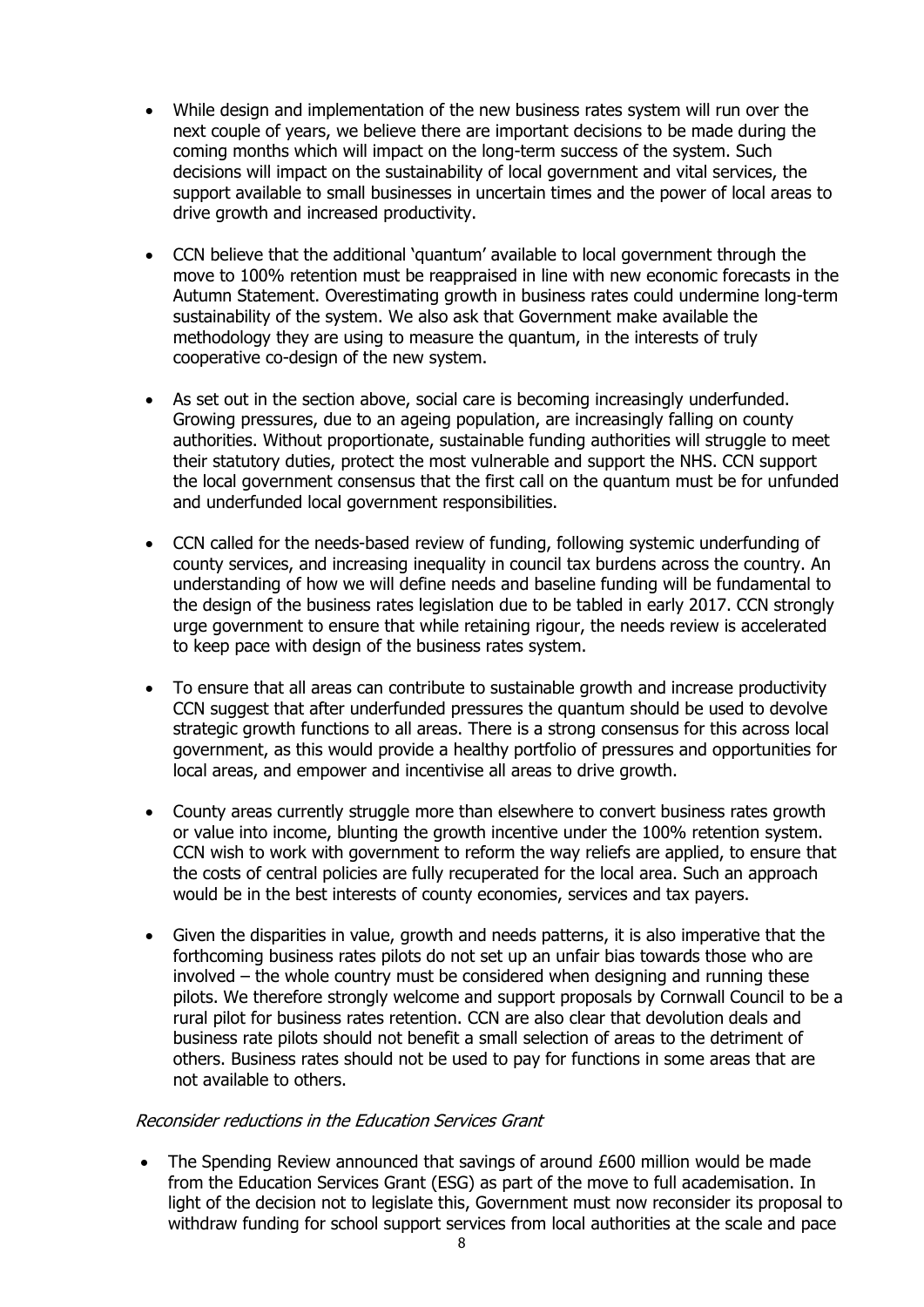put forward in the National School Funding Formula consultation. Research carried out by CCN has found that on average at least 68% of academies purchase school improvement services from their local authority in county areas, with some member councils seeing 100% of academies seeking to do so.

#### Provide certainty over EU Structural Funds

 Together with the LGA, we believe that the Government's offer to guarantee EU structural and investment funding for projects signed-off before the Autumn Statement falls well short of the sector's call for certainty regarding the full £5.3bn local areas are due to receive by 2020. The Autumn Statement should set out further guarantees over funding.

## **Devolution**

## **Background**

- 32. Devolution is a priority CCN share with Government. Beginning with CCN Our Plan for Government 2015-20 and County Devolution reports,<sup>19</sup> we have has been the leading advocate for the expansion of English Devolution beyond the Coalition Government's initial focus on City Regions. Building on this, our 2015 Spending Review submission made the case for Government to proceed with Devolution deals in County areas.
- 33. The Government responded, working with our member councils to secure the first County Devolution Deals in Cornwall, then in Greater Lincolnshire, Suffolk & Norfolk and Cambridgeshire. These devolution deals have the potential to transform local areas, taking decisions closer to communities and bringing new investment, powers, freedoms and flexibilities to local areas to drive growth and reform services locally. We continue to work with our member councils who wish to progress these ambitious deals over the coming period.
- 34. However, despite progress, it must be remembered that currently only 30% of England's population and 14% of the county population stand to benefit from devolution deals.
- 35. Building on independent research with the Institute for Public Policy Research (IPPR), <sup>20</sup> CCN have argued that there are a number of factors that have limited the progress of devolution deals in non-metropolitan areas, including;
	- An undue emphasis on City Region devolution;
	- Uncertainty over the purpose, process and timescales for devolution deal making and coherence and collaboration between central government departments;
	- A lack of a 'core settlement' for local areas and devolution by default across areas such as skills, infrastructure and economic growth;
	- Lack of clarity over geographies for devolution deals, and;
	- Insistence on a one-size-fits all approach to governance and insistence on 'substantial' deals requiring an Elected Mayor.
- 36. It is the issue of governance, and the insistence on Elected Mayors, that have been the greatest impediment to progress to-date. The majority of CCN member councils, and district councils, have argued that this model of governance is unsuitable for geographically large and more complex county areas.

<sup>&</sup>lt;sup>19</sup> CCN. Our Plan for Government: County Devolution (2015)

<sup>&</sup>lt;sup>20</sup> [Institute for Public Policy Research \(IPPR\). Empowering Counties: Unlocking Devolution Deals](http://www.ippr.org/publications/empowering-counties-unlocking-county-devolution-deals)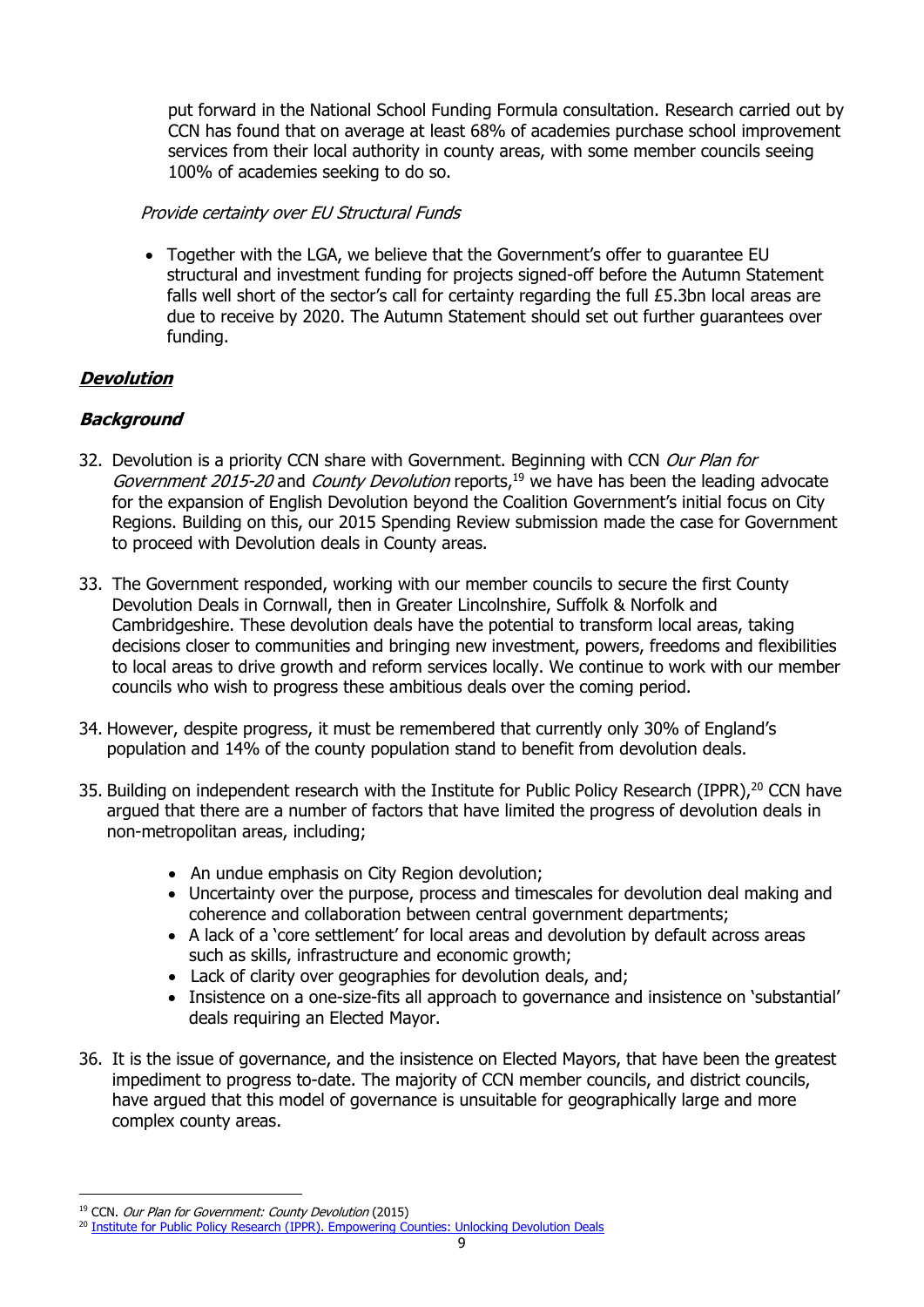- 37. Since the passing of the Cities & Devolution Act additional complexities and concerns have also impeded progress. CCN broadly supported the Act and its focus beyond City Regions. However, late amendments to combined authority consents and fast-track amendments to allow local government reorganisation have in some cases further hindered progress and in some cases acted to derail devolution discussion and potential deals.
- 38. Following the tabling of amendments to allow district authorities to join combined authorities without the consent of the county authority. CCN warned that not only would these measures create considerable uncertainty in two-tier devolution discussions, they could be unworkable in practice. They only serve to fragment county service provision if enacted, leading to less efficient and effective services locally.
- 39. With regards to the streamlining and fast-track amendments facilitating local government reorganisation without the consent of all local authorities, CCN again warned that such measures would create considerable uncertainty within the sector without an accompanying policy framework, criteria and Ministerial direction on the process and evidence-base in which proposals should be developed and tested against.
- 40. As an organisation representing both county council and county unitary authorities, and with mixed views amongst our membership on both the merits of and desire for local government reorganisation, CCN is neither in favour nor against structural reform. Our primary aim is to promote and support the effective continuation of two-tier governance where this is locally desired, working with national stakeholders such as the District Councils' Network. However, we also support our member councils who believe that the pursuit of unitary status for their area could result in efficiency gains, sustainable service provision and service improvements. This is built on the experience of our unitary councils who have successfully transitioned to single tier status.
- 41. Following the passing of the amendments, the sector has witnessed a flurry of activity. While the Government's position post-referendum remains unclear, Ministerial and Civil Servant direction before this point encouraged the submission of 'bottom-up' competing bids, despite an emphasis on consensual negotiations and agreement. CCN argued that this had opened up a 'Pandora's Box' of competing bids and uncertainty, with the potential that county councils could be abolished without their consent. CCN feel this situation is neither conducive to maximising the efficient and effective delivery of local services at time of austerity and rising demand, evidencebased policy making or consensual negotiation over such a fundamental redesign of local services.

## **Key Considerations for the Autumn Statement**

- 42. Since taking office Government have given a number of indications on the direction of policy in relation to devolution.
- 43. CCN strongly welcome indications that while continuing to back the Northern Powerhouse and Midland's Engine, Ministers will further broaden the focus of devolution to a wider set of towns, cities, and rural areas. However, we remain concerned that Government is continuing to maintain its insistence on Directly Elected Mayor's as a condition of agreeing a 'substantial' devolution deal.
- 44. During the summer recess, consultations have been undertaken relating to the devolution deals which would exercise new flexibilities introduced by the Cities & Local Government Devolution Act over combined authority consents, in particular the proposals in the Sheffield City Region. Enactment of these new flexibilities would not only impact negatively on the CCN member authorities of Derbyshire and Nottinghamshire, they would set a precedent for areas such as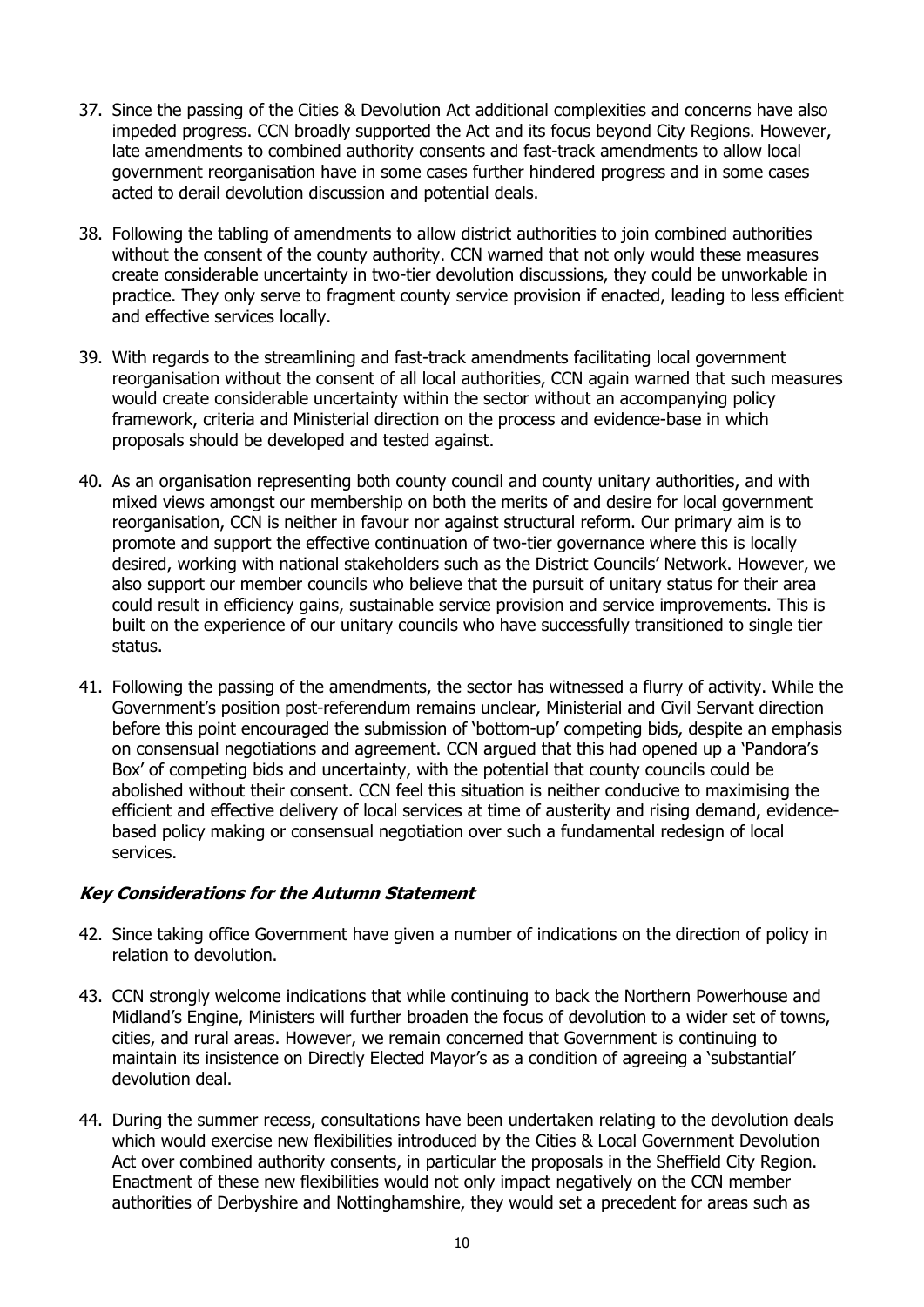Hampshire, where the proposed Solent Combined Authority Deal could fragment county council services over time.

45. Moreover, there is continuing uncertainty over the direction of policy of Government on local government reorganisation. While a recent Ministerial Statement indicated that they still welcome bottom up proposals with a 'good deal' of consensus locally, it remains unclear whether proposals without the consent of the county council would be considered and the criteria and evidence-base in which decisions would be based on.

#### **Recommendations**

46. In setting out the Autumn Statement and continuing to ensure that counties are able to deliver devolution to local residents, CCN believe that the Government should consider the following proposals;

#### Maintaining the Devolution Momentum

- Momentum on devolution deals must be maintained and provide a platform for place-based leadership and driving sub-national growth and productivity**.** Government should take urgent action to broaden and deepen the devolution agenda in county areas, making a suite of growth, reform and fiscal powers and budgets available to all areas. It is imperative that over the coming period we do not have a two-speed devolution settlement, which would be unacceptable to the residents and communities in county areas.
- Building on the independent recommendations of IPPR, Government should seek to address concerns over the process, timescales and coherence of Whitehall departments in developing devolution deals with local areas, particularly in light of the extra demands placed on Civil Servants due to Brexit.

#### Flexible Governance & Combined Authorities

- While CCN fully support our member councils wishing to adopt Elected Mayors, the requirement for Directly Elected Mayors for 'substantial' devolution deals should be ended, with Government engaging with the sector on alternative robust governance models arrangements developed locally between partners. This should build on the proposals contained in IPPR's independent report for CCN.
- CCN support the development of Combined Authorities where these are supported by our members locally. However, CCN opposed combined authority consent amendments to the Cities & Local Government Devolution Act. Authorities such as Derbyshire and have set out their opposition to district authorities in their areas joining combined authorities that could potentially fragment service delivery in their areas, built on robust evidence and CCN support our members opposed to these proposals.

#### Provide clarity on local government reorganisation

- CCN believe that it is important that Government provide a clear statement on the policy direction in relation to local government reorganisation. Government should consider publishing clear guidance and criteria for judging proposals, and the evidence-base in which decisions are being tested against.
- While CCN support the principle of bottom-up negotiations and consensual proposals, we believe that it is imperative that we have a clear Ministerial steer that any proposal must have the agreement of the county council.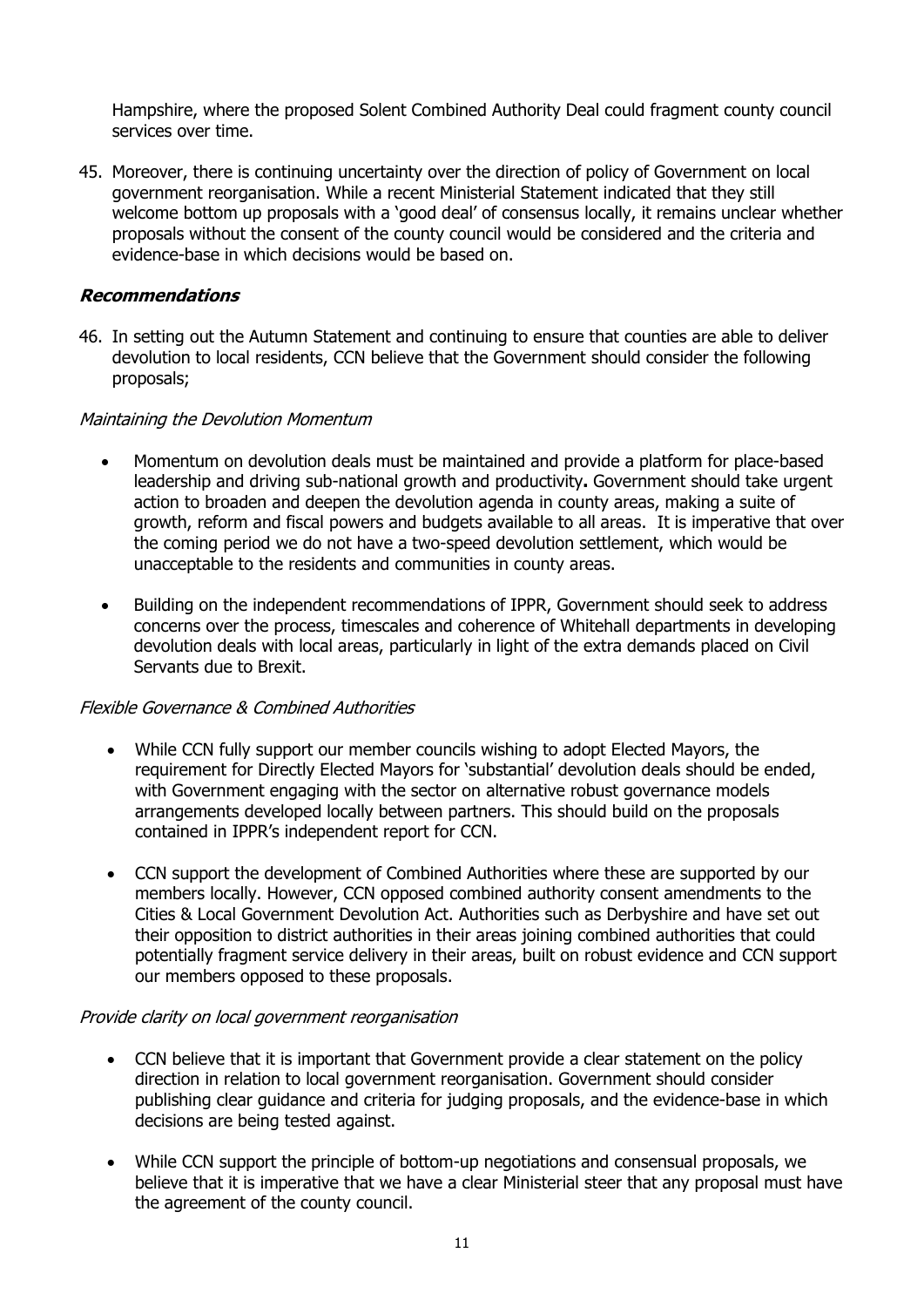Any proposals for structural reform locally must avoid the large-scale fragmentation of county council services. The disaggregation and fragmentation of circa. 90% of local government expenditure, including children's and adult social care, presents a considerable risk at a time of reduced resources and rising demand.

# **Economic Growth & Inclusion**

47. County economies are the cornerstone of the national economy, with high levels of skills, employment and high value industries. CCN member areas represent the largest proportion of the country's GVA at 41%.<sup>21</sup> However, despite the headline economic performance in counties, it is our areas that face many of the long-term economic challenges and barriers to further growth that the Government have placed at the heart of their new Industrial Strategy for all parts of the UK.

# Economic Inclusion

- 48. The UK as a whole struggles with low levels of productivity but it is county areas that have the lowest productivity, something which will become more urgent as we move through economically uncertain times. The challenge of low productivity is also important in the context of living standards and ensuring everyone can see the benefits of growth. Lower productivity in counties means lower wages for many workers in these areas – addressing this will be fundamental to realising the Prime Minister's vision of opportunity for all.
- 49. Improving productivity and ensuring rising living standards is intrinsically linked to improving skills and employment provision. The post-16 skills and employment system is complex, fragmented and not responsive enough to the current and future needs of the labour market. The £13bn of public provision for skills and employment support is currently delivered through 28 different national funds and initiatives, without much local input. Addressing these issues has the potential to close the chronic skills gaps, increase productivity levels and living standards and help achieve Government's goals of full employment and 3 million more apprenticeships. CCN research found that addressing the skills misalignment within counties could add approximately £8.17bn GVA to the country's economy and support 698,425 more people into jobs.<sup>22</sup>

## Housing

- 50. Government have rightly placed housing at the forefront of their policy agenda. CCN share the goal to deliver the quantity and quality of housing needed for a growing population and to ensure people can stay close to their communities. This is particularly important to our members as housing is least affordable compared to wages in CCN member areas, outside of London.
- 51. There are particular complexities to planning and housing delivery in counties, specifically in twotier areas. Here Local Plans are set individually at the district level and planning and infrastructure functions are split between the districts and county councils. This presents obstacles to a strategic and joined up approach to housing delivery, and is leading to a burgeoning infrastructure gap. The Duty to Cooperate has not been sufficient to overcome these issues.
- 52. CCN have suggested that planning and infrastructure activity should be consolidated at the county level, with the capacity for multi-county working. This would function well with existing devolution, LEP and Sub-National Transport Body (STB) agendas. Many counties have been involved in driving STBs, such as the Midland's Engine and England's Economic Heartland Strategic Alliance, and county councils are the main democratic link to LEPs. These partnerships

<sup>21</sup> GVA 2014 (ONS 2015)

<sup>&</sup>lt;sup>22</sup> LGA. 100 Days, Localised Data, Skills (March 2014)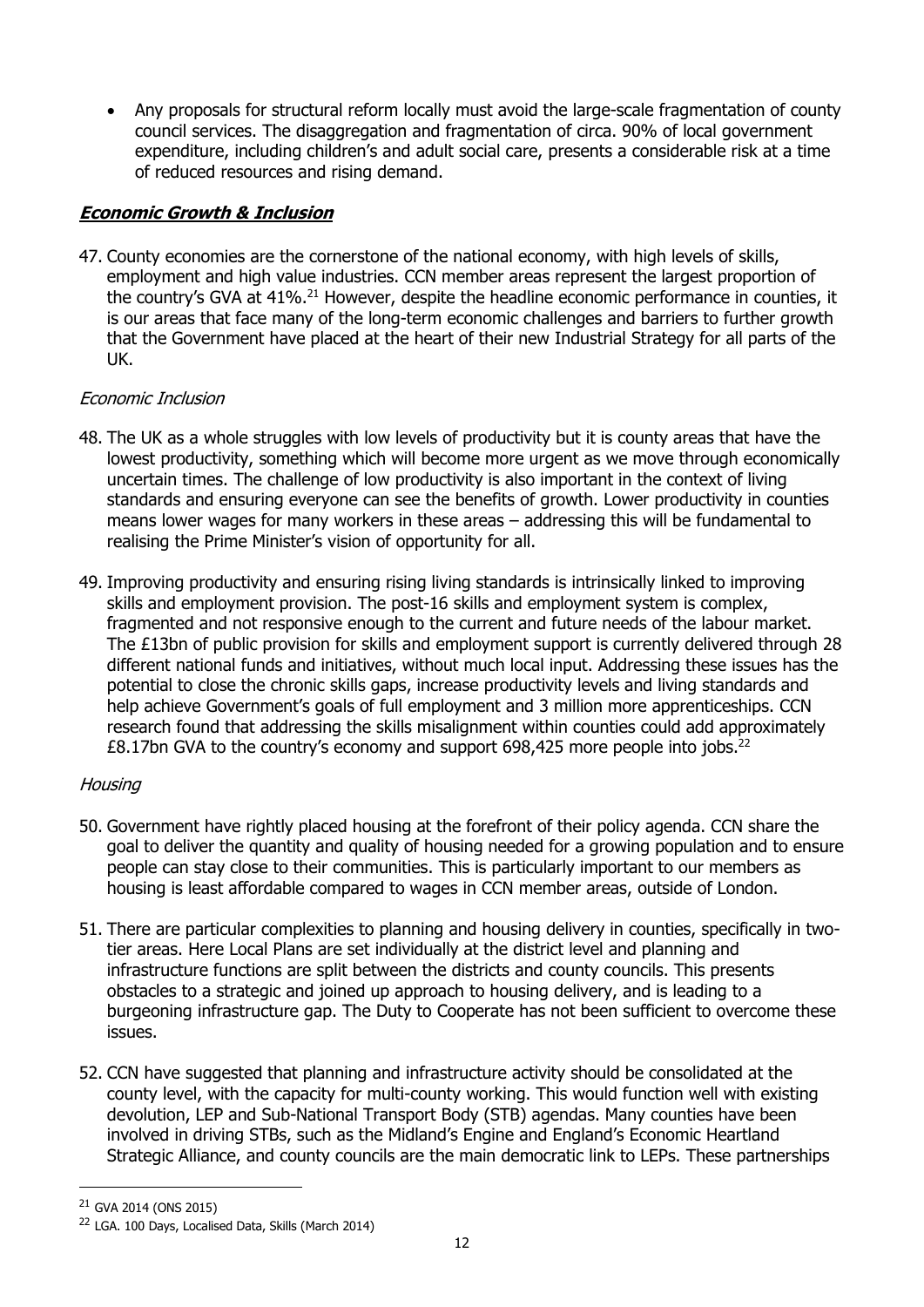have the capacity to develop forward looking strategies for infrastructure investment, business and growth activity and housing delivery.

53. CCN welcome announcements by the Minister for Housing at the Conservative Party Conference that the new Government would take a flexible approach to local plans in allowing more joined up strategic planning across areas. We note that the Minister suggested that Government would seek bespoke deals with local areas to deliver housing. While we welcome the move towards strategic planning, we would wish to ensure that the right framework is put in place to achieve increased housing numbers from the outset.

## Infrastructure & Transport

- 54. To ensure that our areas are best placed to unlock economic and housing growth, it is critical that Government acknowledge the significant infrastructure gaps in our areas In both unitary and two tier areas our members face significant infrastructure gaps. Of particular concern for CCN member councils are the restriction on pooling s106 commitments has exacerbated this, and evidence suggests that implemented CIL will only be able to fund 5-10% of infrastructure costs, compared to the 20%-30% needed to match previous Section 106 allocations.
- 55. Supporting wider economic growth and employment also requires counties to be enabled to invest in essential road maintenance and public transport, with additional targeted Government investment in major road and railway links. There are urgent pressures on transport and infrastructure networks across the country. Given the size and diversity of county geographies, including areas of deep rurality and sparsity, particular pressures are felt by our members. If we are to address these we must make sure that county areas have the strategic powers needed and that the right level of investment can be achieved.
	- 56. Counties hold the majority of the country's road infrastructure. People and business rely not only on the major roads, but also the vast system of local roads maintained by county and unitary councils. Councils across the country are facing growing pressures on road maintenance and a backlog of road repairs. This is in part due to adverse weather conditions, increasing use of roads and due to the fact that the resources available to maintain and repair are decreasing.
	- 57. Public transport is vital in county areas and is a lifeline to many in maintaining community ties, reducing social isolation, accessing community and public services and in accessing education, training and work. Given the scale of county geographies, the demographics including large populations of older people and areas of sparsity it can be seen that there are particular pressures on the public transport system.
	- 58. While CCN supports proposals contained within the Bus Services Bill, the restrictive nature of additional powers to Elected Mayors and alongside continuing funding reductions during this Parliament means the proposals will not offer protection to rural bus services, which play a particular role in addressing isolation and other needs for vulnerable people. There is an estimated  $£200m$  unfunded pressure within the mandatory Concessionary Fares scheme.<sup>23</sup> believed to fall disproportionately on county authorities. This is compounded by higher public sector costs of concessionary bus service in counties.<sup>24</sup> Between  $2010/11 - 2014/15$  Government reimbursement to local authorities for the cost of English National Concessionary Transport Scheme was reduced by nearly 40 per cent. This has had real impacts on CCN member councils, with rurality and demographics amplifying this impact.

<sup>&</sup>lt;sup>23</sup> Urban Transport Group, Making the connections: The cross-sector benefits of supporting bus services, July 2014

 $^{24}$  DfT, Local Bus Subsidy per Passenger Journey, 2004/05 – 2014/15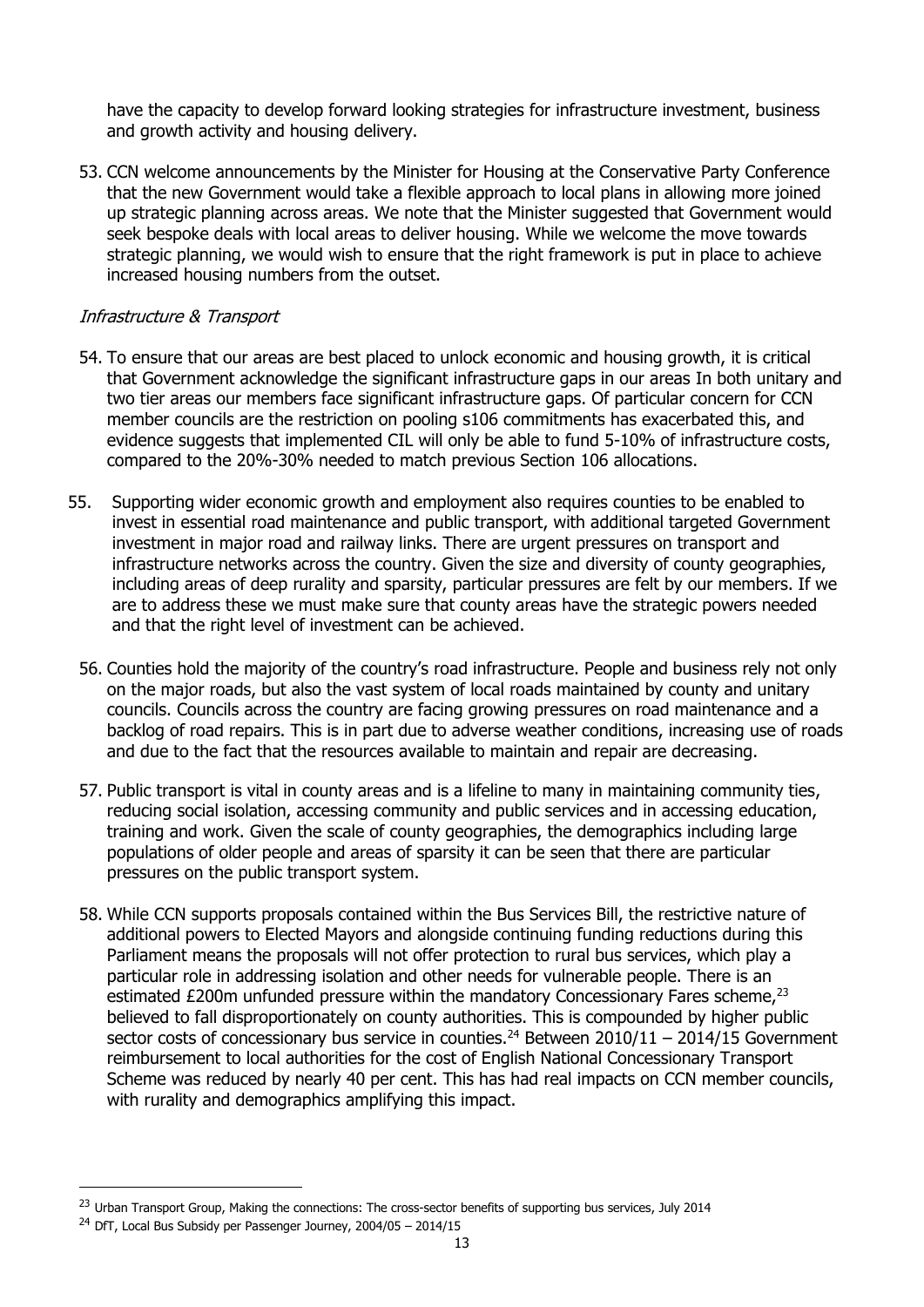## **Key Considerations for the Autumn Statement**

- 59. CCN welcome the Government's renewed focus on economic growth, the Prime Minister's commitment to ensure that all communities can experience the opportunities of growth, and indications that the devolution agenda will continue to expand to empower county areas. Strong counties alongside city regions will be vital to the growth and stability of the national economy in uncertain times.
- 60. While in recent times there has been a focus on unlocking the growth potential of big cities, there are important reasons for ensuring county areas are equally enfranchised. We strongly welcome the Government's intention to lead a renewed and broadened Industrial Strategy, one focused on boasting growth outside of City Regions and across rural and urban areas. We support the Government's recent announcement at Conservative Party Conference that Government will bring forward £2bn worth of infrastructure and transport investment. However, CCN emphasise that county, as well as City Regions, benefit from this investment.
- 61. We must take opportunities within this Parliament, starting with the Autumn Statement, to ensure all areas can fulfil their growth potential, all communities can access economic opportunities and no artificial limitations are put on growth. Empowering counties to invest in infrastructure, re-gear skills and increase their productivity will be fundamental to the sustainable economic growth of the country.

## **Recommendations**

62. In setting out the Autumn statement and continuing to ensure that counties are able to support economic growth and inclusion in their areas, CCN believe that the Government should consider the following proposals;

#### Growth & Devolution

 CCN believe that there are a number of strategic growth powers and responsibilities across skills, employment, transport and infrastructure, included in previous devolution deals, which could be devolved by default to upper-tier county and council unitary authorities ahead of the implementation of business rates retention. In particular, we support the LGA in their calls for a fully devolved employment and skills functions and budgets, with county and county unitary authorities the key delivery partner in our areas.

#### Housing, Planning & Infrastructure

- We welcome suggestions by Government that there will be greater flexibility to plan over a larger and more strategic geography, to aid the timely delivery of housing. However we believe that the right framework must be put in place from the outset to achieve our shared goals – this need not be prescriptive, but should set out some fundamental expectations:
- CCN would wish to see some parameters for the geography at which strategic plans can be agreed. This could still allow for local design but would avoid any time wasted in local disagreements as seen with the devolution agenda, particularly in two-tier areas. CCN suggest that the minimum geography should be the county boundary, and that the county council should be empowered to bring together planning, infrastructure and business engagement in a strategic way.
- We would strongly caution against the consolidation of planning at the multi-district or Housing Market Area (HMA) level for a number of reasons. Such areas are defined according to an academic criteria, and reflect *current* travel to work and housing affordability patterns. Dividing plans by HMAs risks confining growth to those areas which are already seeing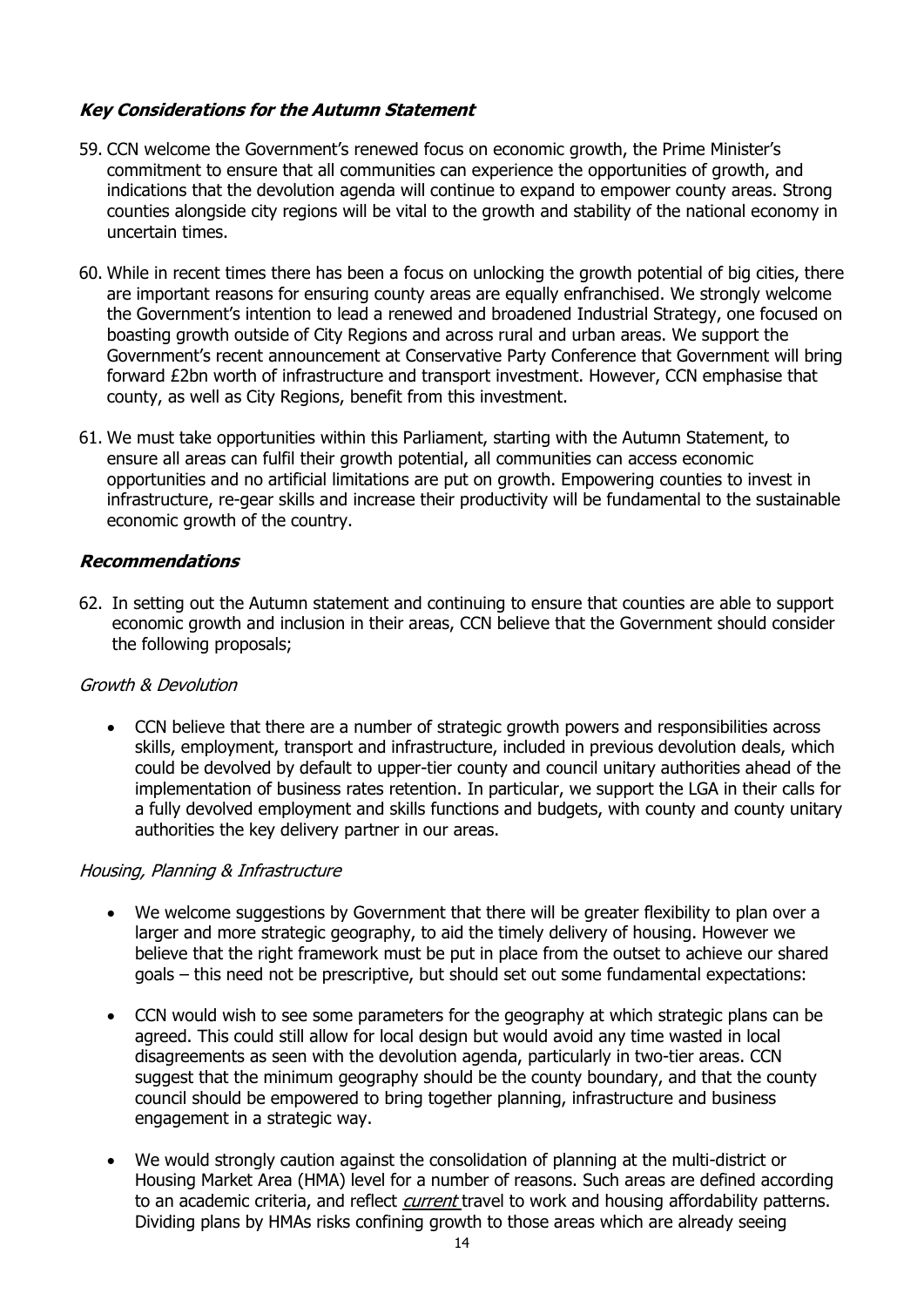development and creating under-bounding issues of the future. This approach also risks missing opportunities to develop and invest in new growth hubs.

- Research undertaken for CCN to consider business rates in county areas shows that value and income of rates for councils varies significantly between districts - with those surrounding urban areas (and who typically have more housing development) bringing in more income, and those rural areas struggling to convert rates into income. If strategic plans are divided along such geographies this could help entrench current patterns of high and low wealth, and high and low growth.
- Strategic planning at the county geography could provide a healthy diversity of high and low growth areas, which could take strategic decisions about supporting high growth areas, but also about regenerating low growth areas or investing in future growth areas. County geographies, and multi-county working also provides opportunities to bring infrastructure and planning together, allows a single point of contact for the business community and LEPs and reduces complexity in the public sector. Such an approach would also underpin other Government agendas, including STBs and devolution.

## Industrial Strategy

- We strongly support suggestions that the Autumn Statement will bring forward a regional stimulus programme, with spending on road and rail improvements and the injection of funds into the key growth sectors, such as the automotive and manufacturing sector. Given the challenges above, and evidence that shows that county economies account for over 50% of the employment in construction, in manufacturing and in motor trades, such a move would be a welcome boost to county economies.
- In setting out a revised Industrial Strategy and putting forward any proposals for a regional stimulus package, CCN believe that the Government must deliver a genuinely inclusive approach to investment. Government should explore opportunities to implement infrastructure investment and transport schemes put forward by county areas.
- The focus of the National Infrastructure Commission and National Infrastructure Plan must now move beyond a narrow city and inter-city focus to support infrastructure investment in counties across the country. Unlocking growth and improved productivity in counties will be key to national sustainable growth, and complement the cities agenda.

#### **Transport**

- Currently local authorities have little influence over the provision and quality of bus services in their area. Services that are not profitable may not be run commercially, as such the local authority must make decisions about publicly funded services that are important to local communities. New ways of transforming public transport and sustaining valuable local services are needed.
- Bus franchising powers in the Bus Services Bill provide such an opportunity. These powers would allow local authorities to set bus fares, decide when and where bus services run, specify customer service and vehicle quality and join up ticketing across their area  $-$  in line with the needs and expectations of communities and businesses. Equally franchising would present opportunities to better align transport provision across bus, health and education sectors, delivering better value for the public purse. Outside of London bus usage is stalling and declining - franchising also aims to support providers in building a thriving and competitive bus market and increasing usage.